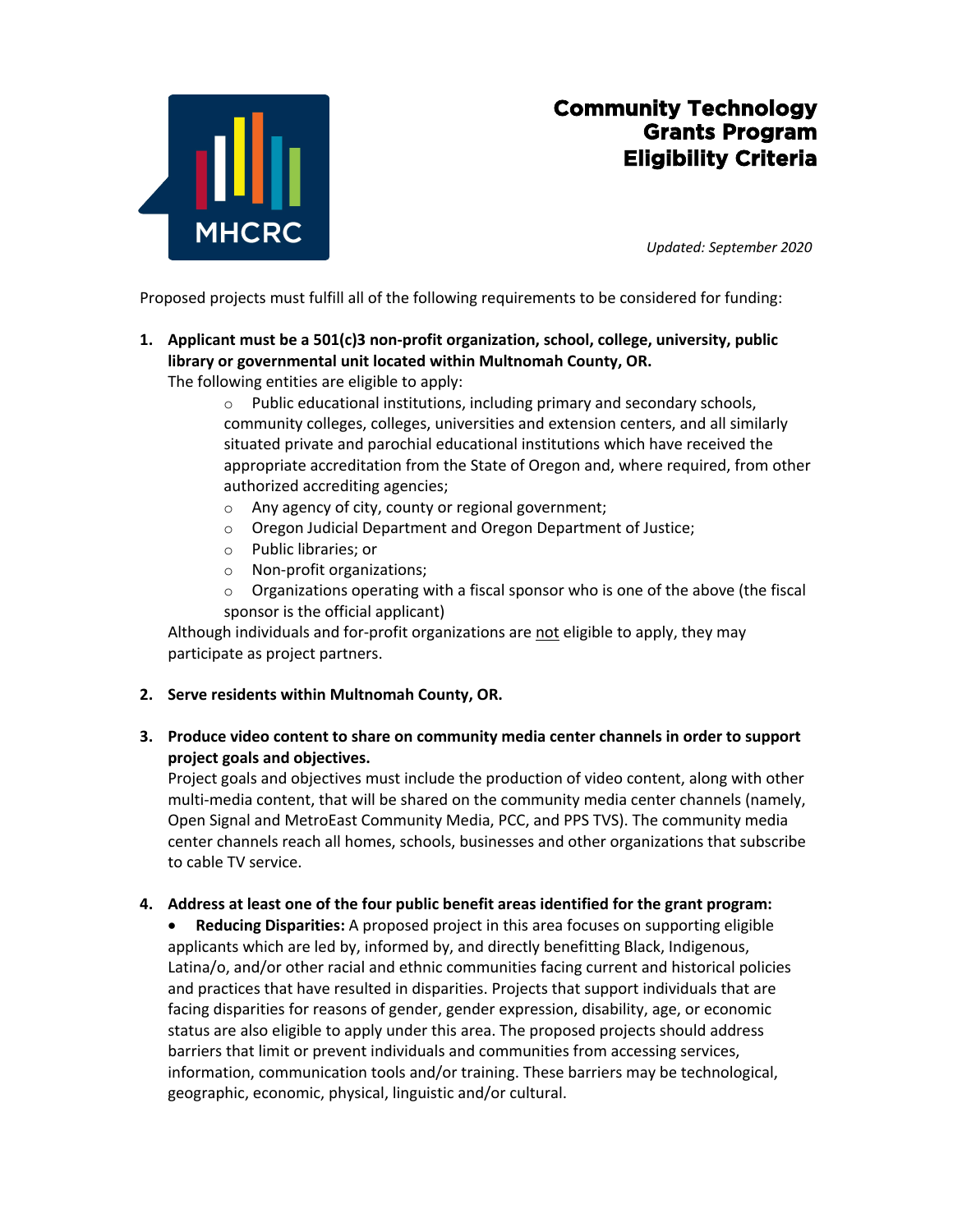• **Community Involvement:** A proposed project in this area focuses on supporting and encouraging improved community involvement in issues of importance to a community. The project should enable a broad range of community residents and/or organizations in order to, for example, communicate, share information, provide increased transparency, promote community economic development, decide livability issues or promote involvement in local decision making.

• **Cost Reduction:** A proposed project in this area focuses on providing not-for-profit or public services or functions less expensively. The applicant must be able to demonstrate how the project results in direct cost reduction or cost avoidance. Proposed projects may entail services or functions that are internal or external to an organization or agency. For example, updates to modernize equipment, create more efficient workflows, and streamline digital services where reduced costs are passed to community members.

• **Service Delivery:** A proposed project in this area focuses on improving the delivery or increasing the effectiveness of public or non-profit services to the general public or to targeted individuals, groups or organizations. Service delivery improvements could include quality, effectiveness and/or accessibility of the service. The project may focus on services that are internal or external to an organization.

#### **5. Request for grant funds includes only capital costs for goods or services.**

Grant funds can only support project capital costs for goods or services whose useful life can be expected to exceed one year, including products, equipment, services or other projectrelated resources. For example, this could include video or data equipment; computer software or hardware; consultants, contractual services or personnel costs to design, install or test the capital project; consultants, tuition fees or personnel time to provide initial training on use of a new technology; building renovation; and internal network wiring in facilities are all eligible capital costs.

**6. Contain a commitment to contribute funding for at least 50 percent of the total project budget from sources other than this grant program.**

Applicant matching funds must provide a minimum of 50 percent (50%) of the total project cost. Allowable costs which qualify as matching funds include almost all project costs. For example, project management and other personnel, fringe benefits, indirect costs that support the project, travel, costs of professional services, project evaluation costs, training costs, equipment maintenance or insurance, or I-Net usage fees could qualify as matching funds. Matching funds may be in the form of cash or in-kind donations. Example: if the cost of implementing your project totals \$100,000 then you may request funding for capital costs related to the project up to \$50,000.

If you have answered positively to all six eligibility requirements, then your proposed project is eligible for consideration under the competitive grant guidelines.

### **Timeline + Process**

- October: Grant Cycle Pre-Application Opens
- December 10: Pre-Application Due